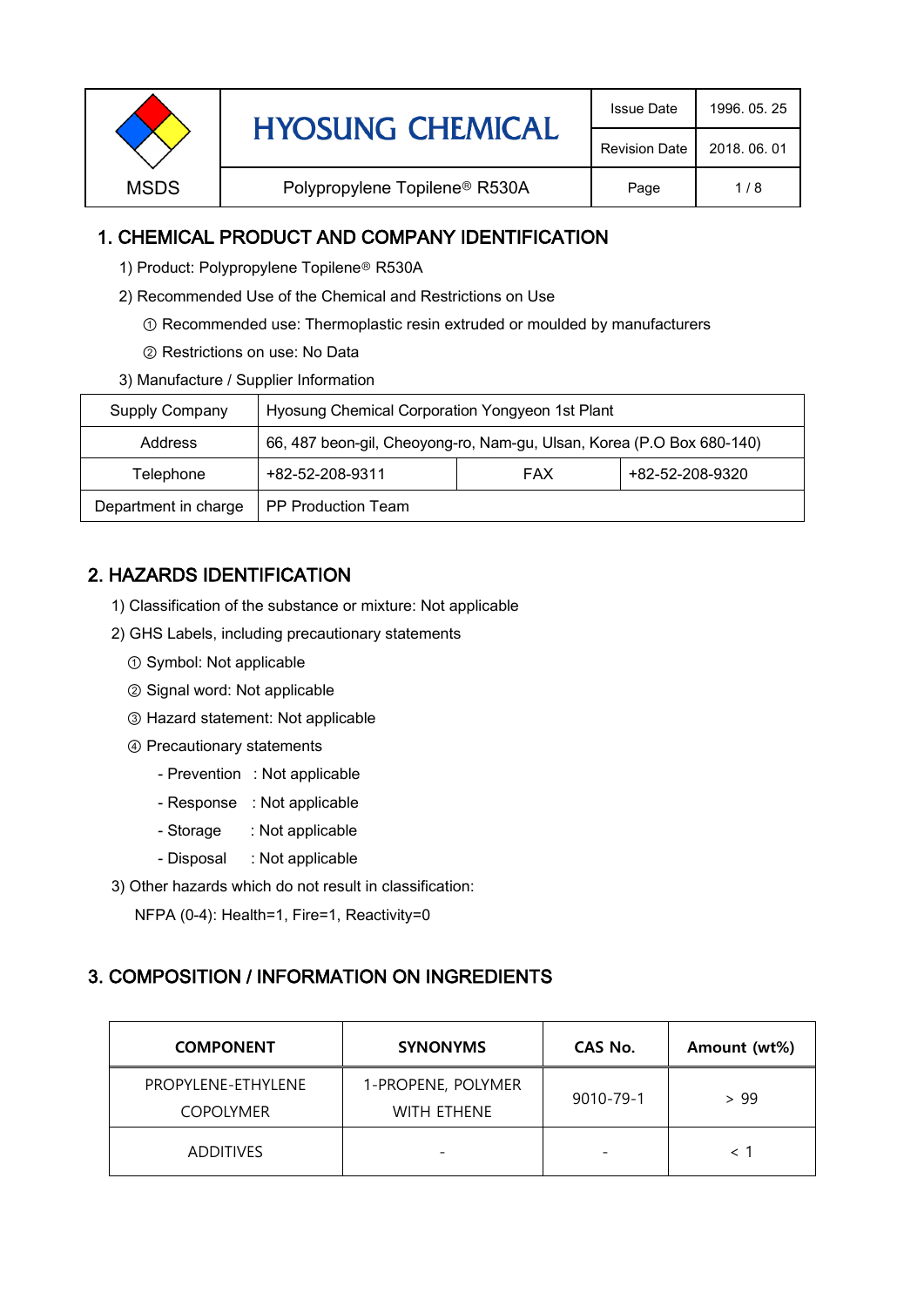|             | <b>HYOSUNG CHEMICAL</b>                   | <b>Issue Date</b>    | 1996, 05, 25 |
|-------------|-------------------------------------------|----------------------|--------------|
|             |                                           | <b>Revision Date</b> | 2018, 06, 01 |
| <b>MSDS</b> | Polypropylene Topilene <sup>®</sup> R530A | Page                 | 2/8          |

## 4. FIRST AID PROCEDURES

1) Eye Contact

 · In case of contact with substance, rinse your eyes immediately with running water for at least 20 minutes.

- · Take medical action.
- 2) Skin Contact
	- · In case of contact with substance, rinse your skin immediately with running water for at least 20 minutes.
	- · Remove contaminated cloths including shoes immediately.
	- · Take medical action.
- 3) Inhalation
	- · Take medical action.
	- · Move into fresh air.
	- · If short of breathing, provide oxygen supply system.
- 4) Ingestion
	- · Do not put anything into the mouth of an unconscious person.
	- · Take medical action.
- 5) First-Aid Treatment and Information on Medical Doctors
	- · Let a medical provider know about the substance and take appropriate protection.

### 5. FIRE FIGHTING MEASURES

- 1) Suitable (Unsuitable) Extinguishing Media
	- · Extinguishing media: Water, Carbon dioxide, Extinguishing powder, Firefighting foam
	- · Unsuitable Extinguishing media: No data
	- · Large fire: Firefighting, Water spray
- 2) Specific Hazards from Chemical Material
	- · Toxicant from combustion: Pyrolysis or combustion cause irritative gases or carbon dioxides.
- 3) Fire Fighting Procedures and Equipment
	- · If it can be done without risk, move container from fire area.
	- · If it will be leak, do not spray high-pressure water stream.
	- · Dike for later processing.
	- · Use extinguishing agents appropriate for surrounding fire.
	- · Avoid inhalation of materials and combustion products.
	- · Up the wind and avoid low area.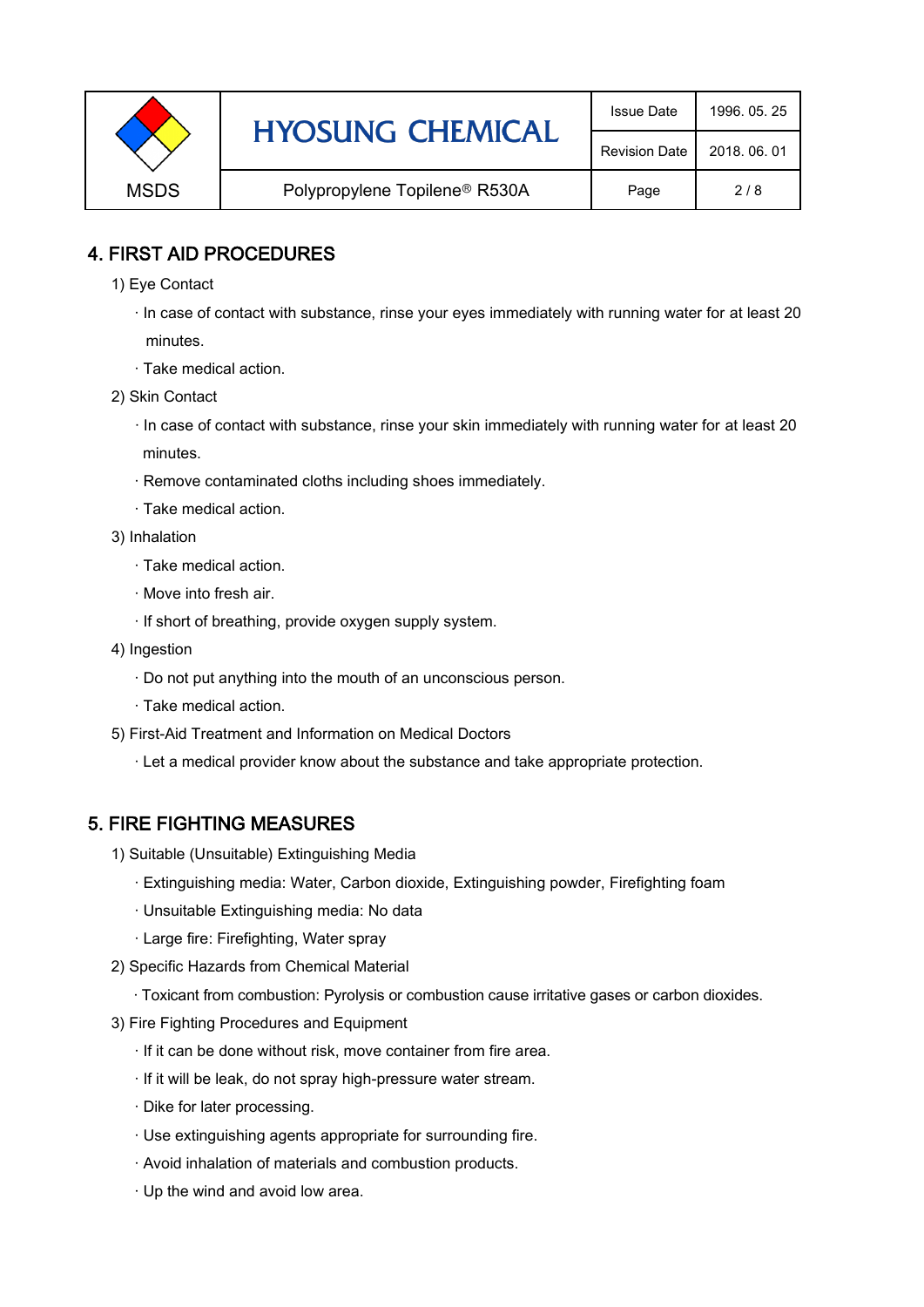|             | <b>HYOSUNG CHEMICAL</b>                   | <b>Issue Date</b> | 1996, 05, 25 |
|-------------|-------------------------------------------|-------------------|--------------|
|             | <b>Revision Date</b>                      | 2018, 06, 01      |              |
| <b>MSDS</b> | Polypropylene Topilene <sup>®</sup> R530A | Page              | 3/8          |

# 6. ACCIDENTAL RELEASE MEASURES

- 1) Personal Precautions, Protective Equipment and Emergency Procedures
	- · Remove all flammable sources.
	- · If it is not dangerous, stop leaking.
	- · Take caution of substances and conditions that should be avoided.
	- · Ventilate properly.
	- · Do not touch the effluents or walk around the area.
	- · Prevent producing dust.
- 2) Environmental Precautions
	- · Release to air: Not available
	- · Release to soil: Not available
	- · Release to water: Not available
- 3) Purification and Removal Methods
	- · Small leak: Put in proper containers for waste.
	- ,· Large leak: To minimize the spread, cover it with plastic sheets or water-proof cloths and keep it away from water.

### 7. HANDLING AND STORAGE

- 1) Handling
	- · Avoid direct physical contact.
	- · Wash thoroughly after use.

· Take precautionary measures to prevent against explosion risks, as all types of polymers may develop dust during transporting or grinding of granules.

- 2) Storage
	- · Keep stored in airtight containers.
	- · Keep stores in a cool, dry place.
	- · Place in an appropriate space in compliance with local regulation.

### 8. EXPOSURE CONTROLS AND PERSONAL PROTECTION

- 1) Exposure Limits and Biological Exposure Limits of Chemical
	- · KOSHA: No data
	- · AIHA: No data
	- · ACGIH: No data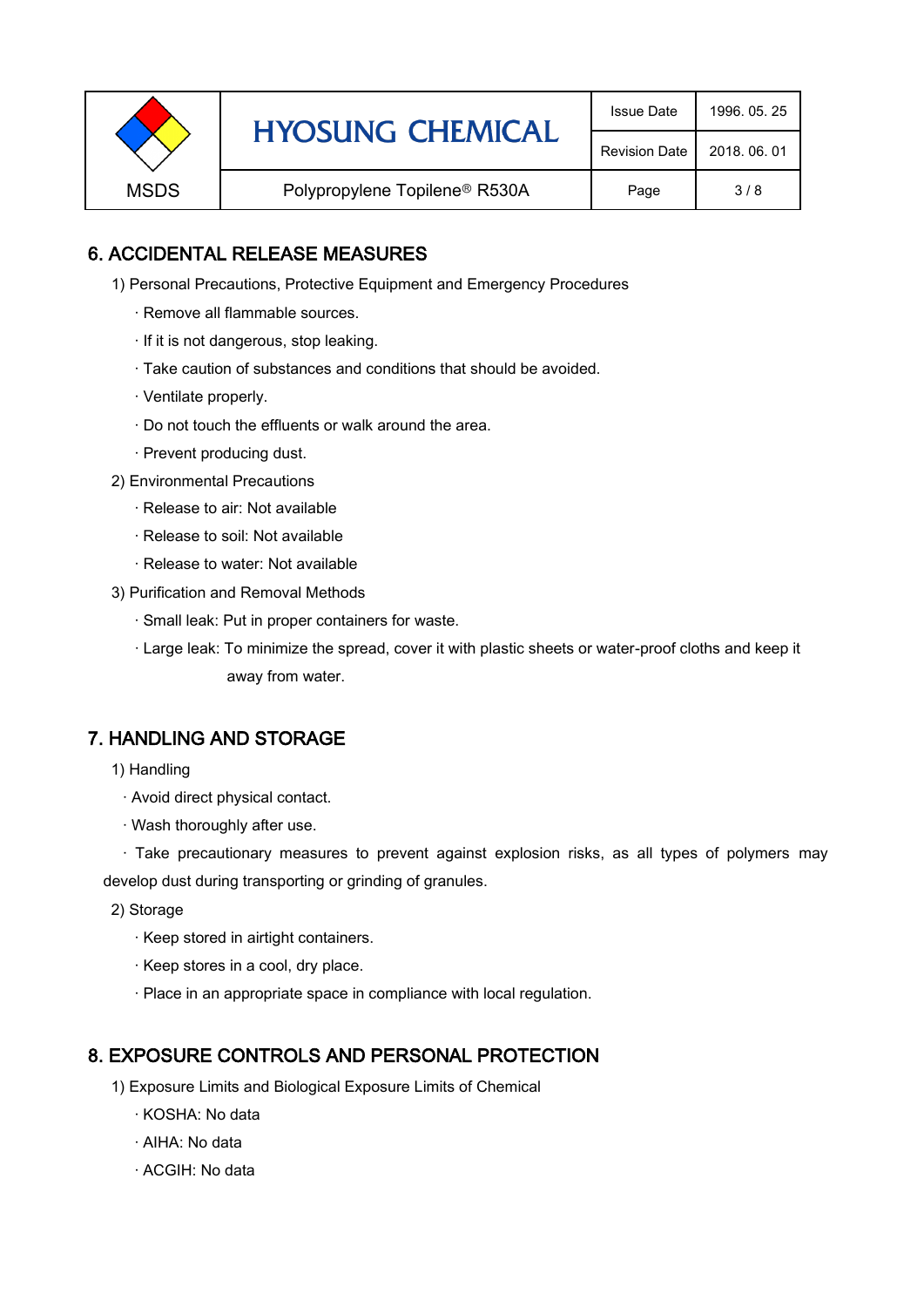|             | <b>HYOSUNG CHEMICAL</b>                   | <b>Issue Date</b>    | 1996, 05, 25 |
|-------------|-------------------------------------------|----------------------|--------------|
|             |                                           | <b>Revision Date</b> | 2018, 06, 01 |
| <b>MSDS</b> | Polypropylene Topilene <sup>®</sup> R530A | Page                 | 4/8          |

- · OSHA: No data
- · Biological exposure limits: No data
- 2) Engineering Management
	- · Install local ventilation system.

· Ventilation equipment should be explosion-proof if explosive concentrations of dust, vapor of fume are present.

- 3) Personal Protective Equipment
	- ① Respiratory protection
		- · Use approved respirator if unable to control airborne dust, fumes, and vapor.
	- ② Eyes protection
		- · The wearing of chemical safety goggles or face shield is recommended.
		- · Install eyes washing facilities and quick drench shower near work areas.
	- ③ Hands protection
		- · The wearing of protective gloves is recommended to prevent exposure.
	- ④ Human body protection
		- · The wearing of protective clothing is recommended to prevent exposure.

#### 9. PHYSICAL AND CHEMICAL PROPERTIES

- 1) Appearance: White pellet
- 2) Odor: Odorless
- 3) Odor Threshold: No data
- 4) pH: No data
- 5) Melting / Freezing Point: 130 ~ 170 ℃
- 6) Initial Boiling Point or Boiling Point Range: No data
- 7) Flash Point: No data
- 8) Evaporation Rate: No data
- 9) Flammability (Solid, Gas) : No data
- 10) Upper / Lower Flammability or Explosive Limits: No data
- 11) Vapor Pressure: No data
- 12) Solubility: Insoluble
- 13) Vapor Density: No data
- 14) Relative Density: 0.88~0.92 kg/L (at 20℃)
- 15) N-Octane / Water Partition Coefficient: No data
- 16) Auto Ignition Temperature: 400℃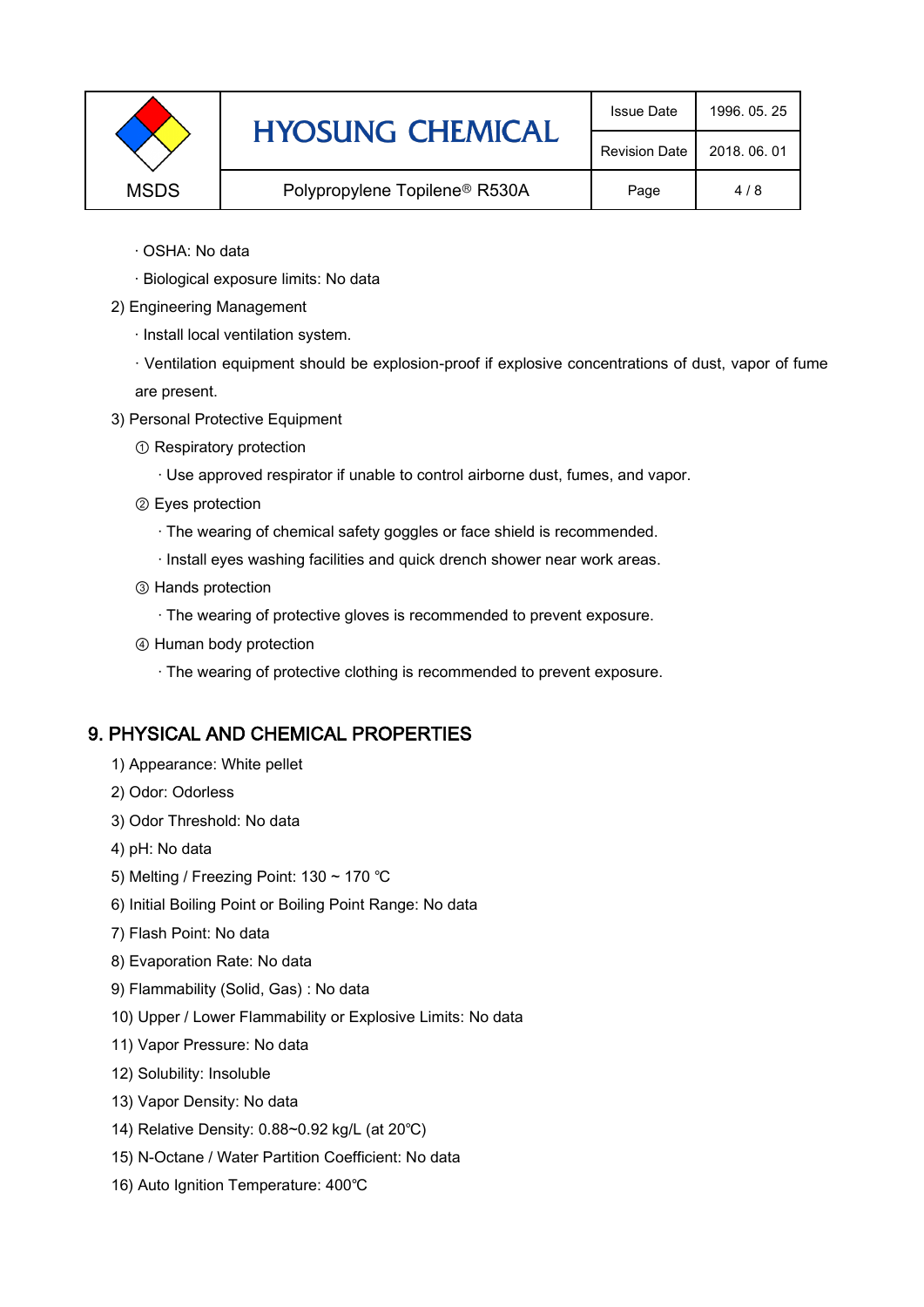|             | <b>HYOSUNG CHEMICAL</b>                   | <b>Issue Date</b>    | 1996, 05, 25 |
|-------------|-------------------------------------------|----------------------|--------------|
|             |                                           | <b>Revision Date</b> | 2018, 06, 01 |
| <b>MSDS</b> | Polypropylene Topilene <sup>®</sup> R530A | Page                 | 5/8          |

- 17) Decomposition Temperature: No data
- 18) Viscosity: No data
- 19) Molecular Weight: >10,000

# 10. STABILITY AND REACTIVITY

- 1) Chemical Stability
	- · Stable under normal temperature and pressure.
- 2) Possibility of Hazardous Reaction
	- · Will not occur under normal temperature and pressure.
- 3) Condition to Avoid
	- · Avoid contact with water.
	- · Keep away from heat, sparks and flame.
	- · Avoid contact with strong oxidizing agents, strong alkaline and strong acid.
- 4) Incompatibility with Other Materials
	- · Strong oxidizing materials, Flammable substance.
- 5) Hazardous Decomposition Product

· At elevated temperatures the material will begin to decompose, producing fumes that can contain carbon monoxide, acrolein, aldehydes, and unidentified organic compounds.

### 11. TOXICOLOGICAL INFORMATION

- 1) Information on the Likely Routes of Exposure
	- · Inhalation: No data
	- · Ingestion: No data
	- · Skin contact: No data
	- · Eye contact: No data
- 2) Delayed and Immediate Effects and Chronic Effects From Short or Long Term Exposure
	- Acute toxicity
		- · Oral: No data
		- · Skin: No data
		- · Inhalation: No data
	- Skin corrosion / irritation: No data
	- Serious eye damage / eye irritation: No data
	- Respiratory sensitization: No data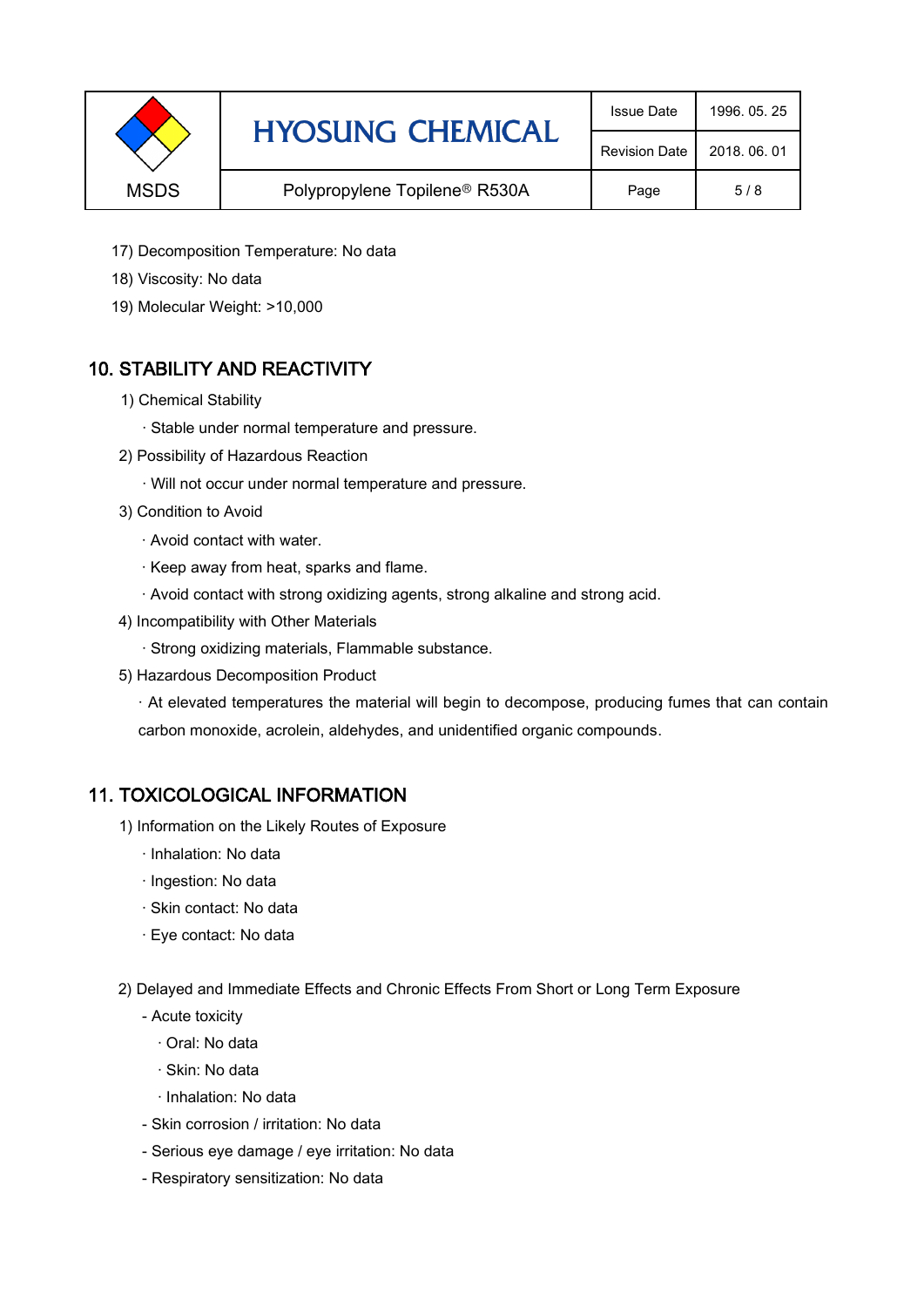|             | <b>HYOSUNG CHEMICAL</b>                   | <b>Issue Date</b>    | 1996, 05, 25 |
|-------------|-------------------------------------------|----------------------|--------------|
|             |                                           | <b>Revision Date</b> | 2018, 06, 01 |
| <b>MSDS</b> | Polypropylene Topilene <sup>®</sup> R530A | Page                 | 6/8          |

- Skin sensitization: No data
- Carcinogenicity
	- · Industrial Safety & Health Law: No data
	- · IARC: No data
	- · OSHA: No data
	- · ACGIH: No data
	- · NTP: No data
	- · EU CLP: No data
- Gem cell mutagenicity: No data
- Reproductive toxicity: No data
- Specific target organ systemic toxicity (Single exposure)
- Specific target organ systemic toxicity (Repeated exposure)
- Aspiration hazard: No data

### 12. ECOLOGICAL INFORMATION

- 1) Ecotoxicity: No data
- 2) Persistence and Degradability: No data
- 3) Bioaccumulative Potential: No data
- 4) Mobility in Soil: No data
- 5) Other Adverse Effects: No data

# 13. DISPOSAL CONSIDERATIONS

- 1) Disposal Method
	- · Dispose in accordance with all applicable environmental regulations.
	- · Empty containers should be recycled or disposed of through an approved waste management facility.
- 2) Disposal Considerations
	- · For proper disposal of used material, an assessment must be completed to determine the proper and permissible waste management options under applicable rules, regulations and laws.

# 14. TRANSPORT INFORMATION

- 1) UN Number: Not regulated as a hazardous material
- 2) UN Proper Shipping Name: Not applicable
- 3) Hazard Class: Not applicable
- 4) Packing Group: Not applicable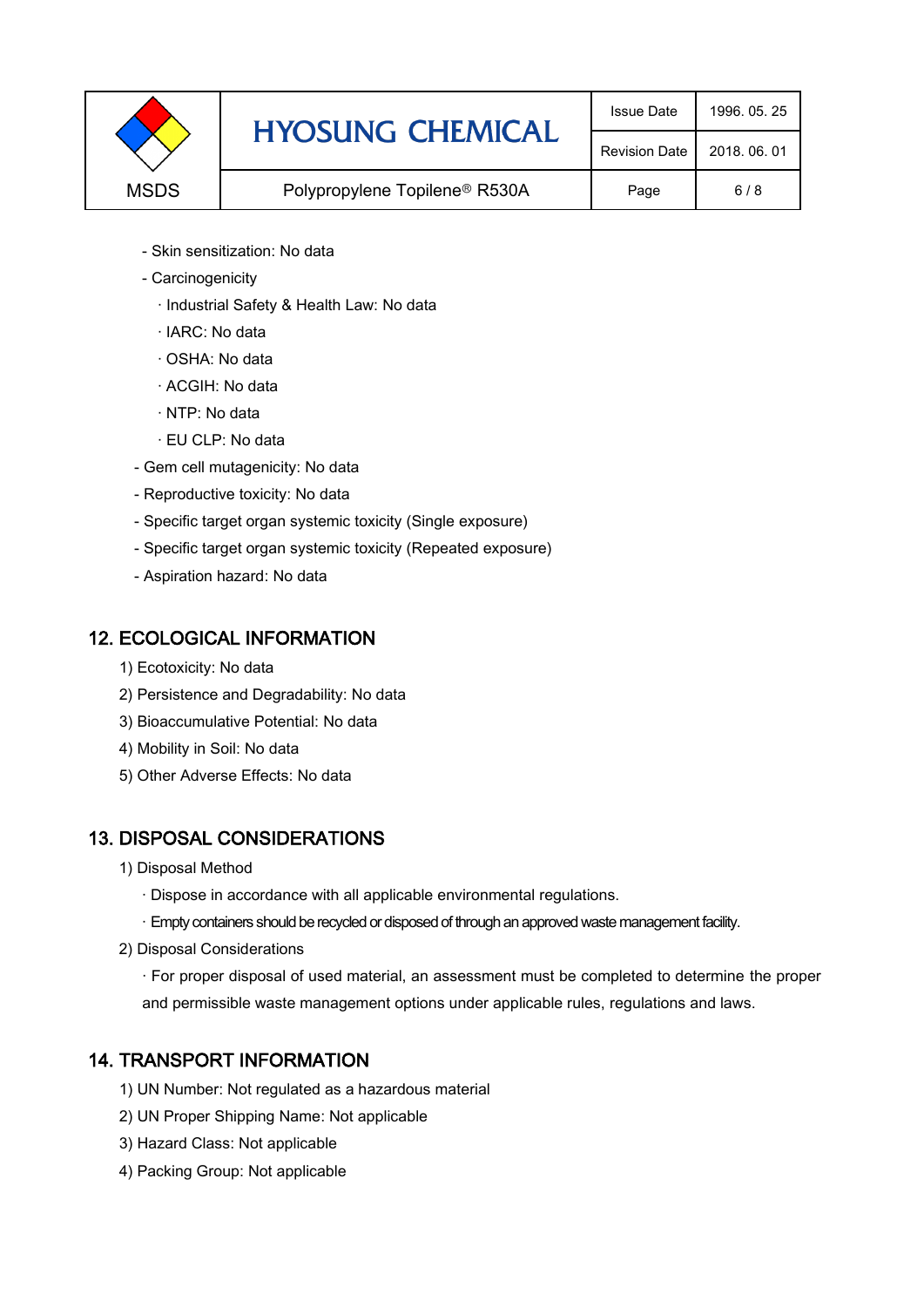|             | <b>HYOSUNG CHEMICAL</b>                   | <b>Issue Date</b>    | 1996, 05, 25 |
|-------------|-------------------------------------------|----------------------|--------------|
|             |                                           | <b>Revision Date</b> | 2018, 06, 01 |
| <b>MSDS</b> | Polypropylene Topilene <sup>®</sup> R530A | Page                 | 7/8          |
|             |                                           |                      |              |

- 5) Marine Pollutant: Not applicable
- 6) DOT Number: Not regulated as a hazardous material
- 7) IATA Number: Not regulated as a hazardous material
- 8) IMDG Code: Not regulated as a hazardous material
- 9) Further information: Not a hazardous material under DOT, IATA and IMDG
- 10) Special Precautions for User
	- · Emergency management type of fire: Not applicable
	- · Emergency management type of leak: Not applicable

# 15. REGULATORY INFORMATION

- 1) Industrial Safety and Health Law (KOREA): Not applicable
- 2) Toxic Chemical Substance Subject to Management Act (KOREA): Not applicable
- 3) Hazardous Material Safety Act (KOREA): Not applicable
- 4) Other Local or International Regulation
	- Persistent Organic Pollutant Management Law (KOREA): Not applicable
	- EU Classification
		- · Classification: Not applicable
		- · Risk Phrases: Not applicable
		- · Safety Phrases: Not applicable
	- US Regulations
		- · OSHA: Not applicable
		- · CERCLA: Not applicable
		- · EPCRA 302: Not applicable
		- · EPCRA 304: Not applicable
		- · EPCRA 301: Not applicable
	- Rotterdam Convention material: Not applicable
	- Stockholm Convention material: Not applicable
	- Montreal Protocol on Substance: Not applicable

# 16. OTHER INFORMATION

- 1) Reference
	- · KOSHA: Material Safety Data Sheet